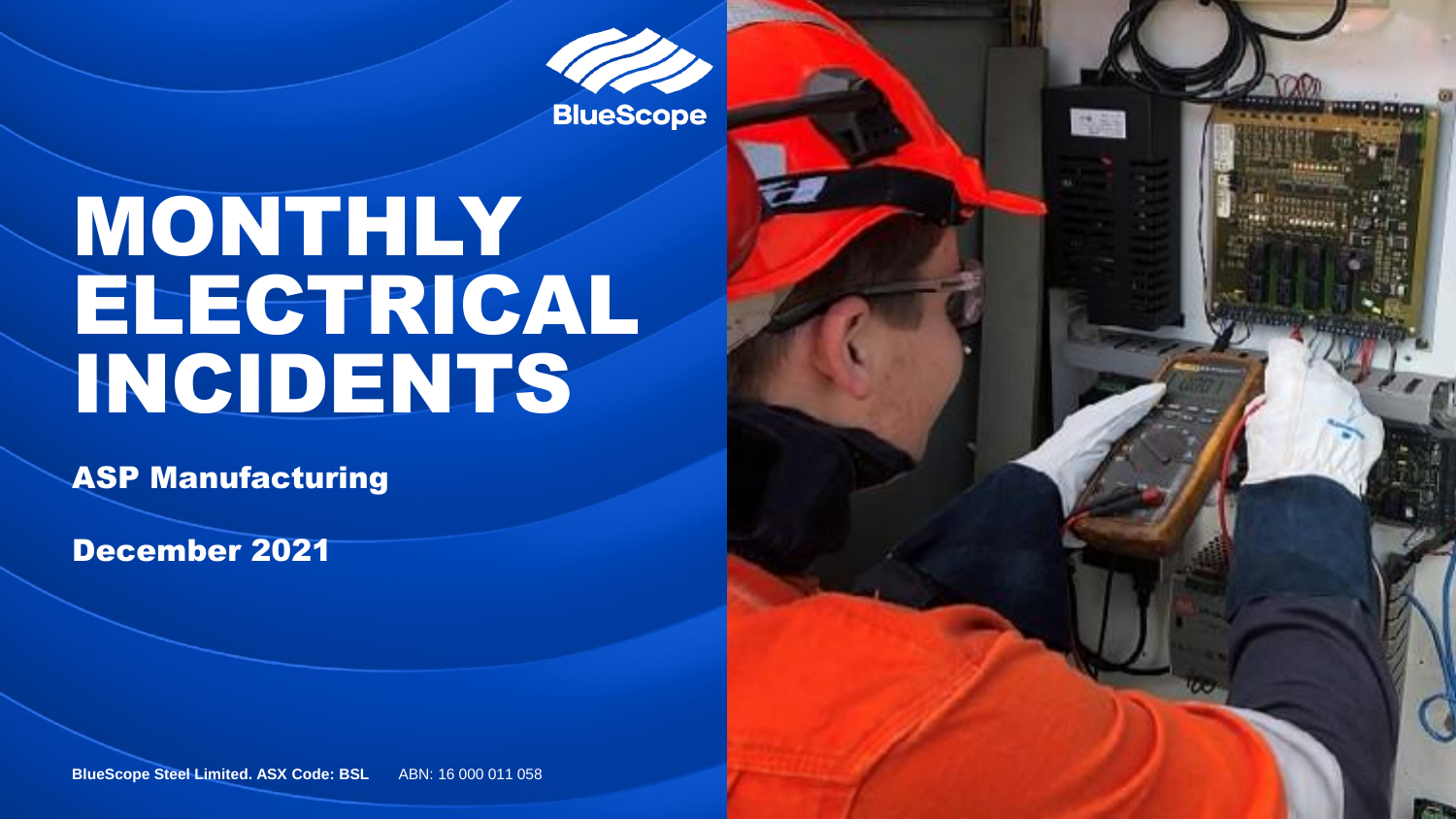#### Date: 1/12/2021 Location: Building Components - Queanbeyan Reference: I2027182



Operators have noticed the main metal pole, for the electrical service to the site, to be sparking at the top of the pole and a loud bagging noise coming from within the pole. Essential Energy have attended the site and found two of the supply 250 amp fuses blown, which are mounted on the Essential Energy wooden pole adjacent. A level 2 electrician has found the four single core single insulated 120mm<sup>2</sup> cables which run down inside the pole and in underground conduit to have had insulation failure. Two of the phases have short circuited together and severely damaged the cables. During repairs the neutral-earth connection was found on top of the pole with one end of an earth cable joined to the neutral connector and the other end connected to the metal support arm. This was removed and placed correctly inside the main switchboard for the site with the pole earthed by a separate earth conductor.

As per AS3000 section 5.3.5 every installation shall have a MEN connection at the main switchboard.



The neutral-earth connection found with the earth conductor joined to the neutral connection and the metal arm of the pole

The site metal service pole with the Essential Energy wooden pole behind







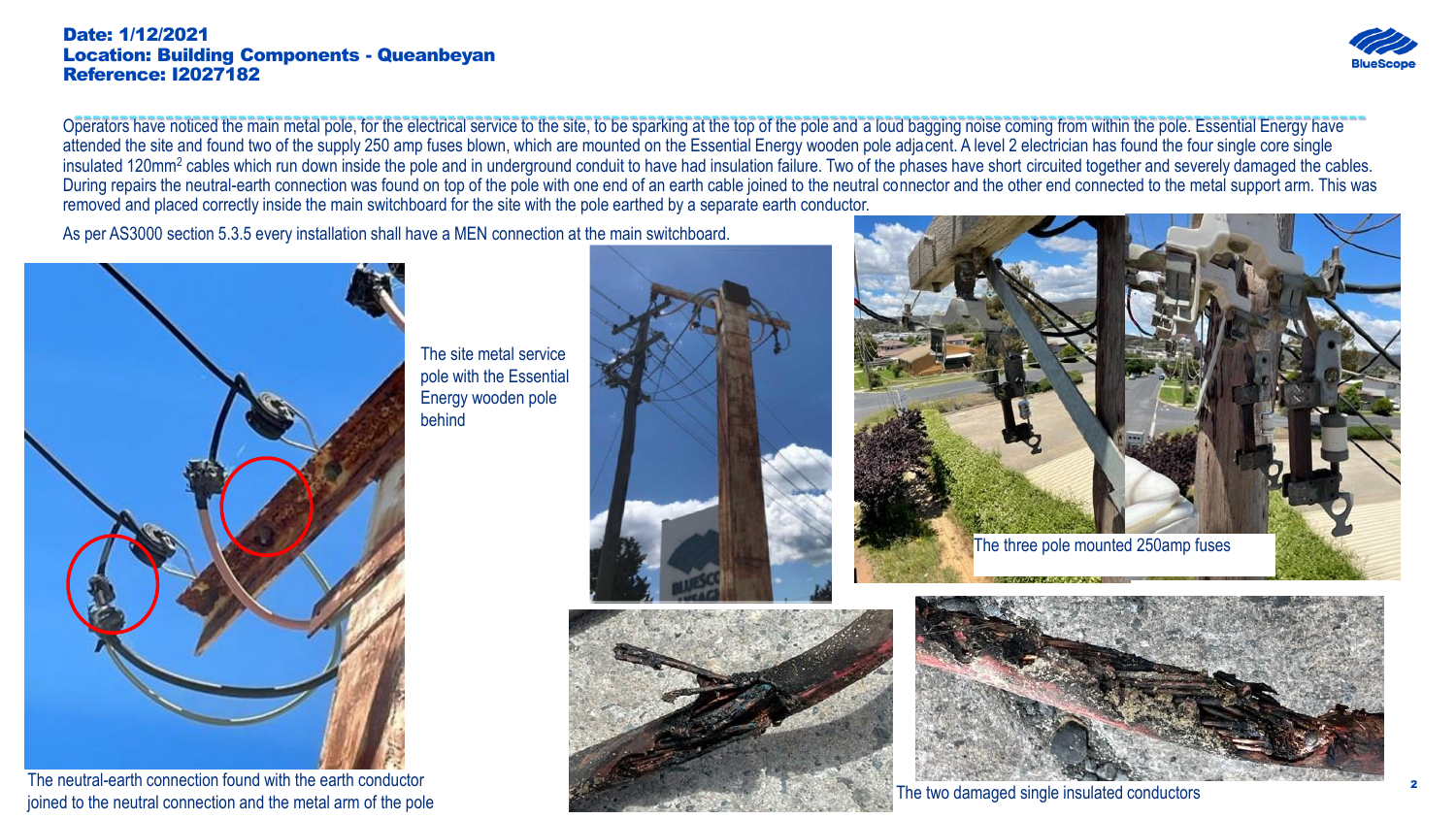#### Date: 4/12/2021 Location: Western Port – MCL4 Reference: I2027879

An electrician doing AC motor megger checks has found the Welder traverse motor to have irregular megger readings. An inspection of the motor terminal box revealed water inside the box. The bottom of the box was heavily corroded with rust indicating the water or moisture had been there a long time. As the motor is mounted in a dry indoor area, with the cable glands and gasket of the box in good condition, the only source of the water ingress has to be through the cable flexible conduit. The fact the flexible conduit from the motor sits vertically at the cable rack end with an open end and a previous incident in 2020 where a water main had a major leak and drenched the area near the welder is the likely cause. The motor has been running normally since that time.

As per electrical installation manual section 4.5.1 cable protection such as flexible conduits should be installed correctly as to prevent water ingress.

> Note the motor cable run in flexible conduit from above which possible allow water to run down into the box

The motor terminal box opened up to reveal water dripping from the top, rusted terminals, and a tide line at the bottom.

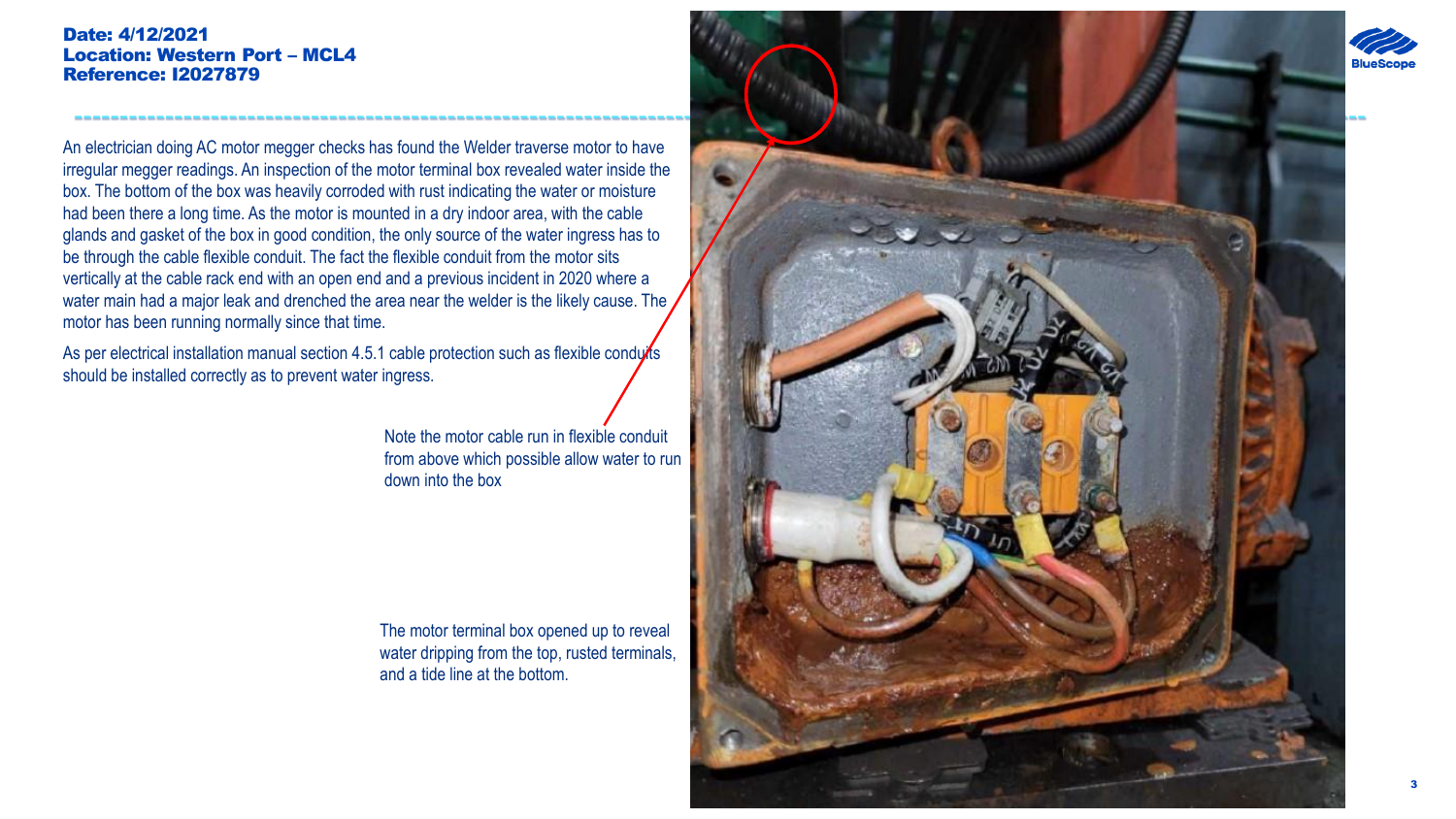

A contract supervisor has found an damaged extension lead lying in a corner of the precipitator during a shutdown with the damage not being reported. The female plug of the lead had been forcibly removed leaving the three internal cores with exposed ends. Potentially this "suicide lead" was left in a condition were an unsuspecting person could attempt to use this lead. The lead had a tag on it which did not comply with AS3760 for compliance and inspection.

----------------------------------------------------------------------------------------------------------------------------------------------

All damaged electrical equipment should be reported, tagged out of services and repaired where practically possible.



The lead as found after the warning tag had been attached

A close up of the end of the lead where the female plug used to be. Note the exposed ends and the other damage marks on the lead



The identification tag on the lead but not an AS3760 compliance tag